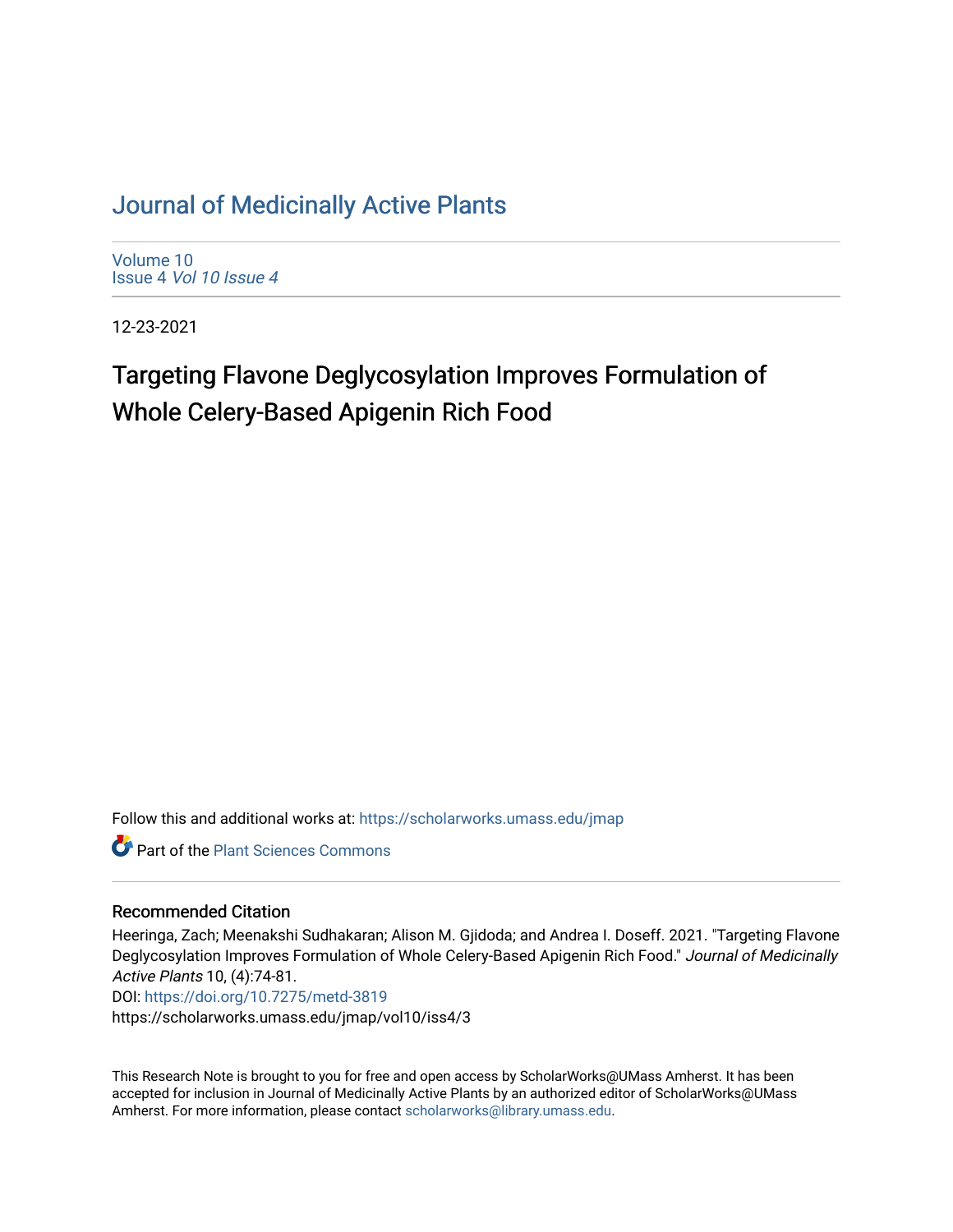## **Targeting Flavone Deglycosylation Improves Formulation of Whole Celery-Based Apigenin Rich Food**

Zach Heeringa<sup>2,3,  $\Psi$ </sup>, Meenakshi Sudhakaran<sup>1,2,  $\Psi$ </sup>, Alison M. Gjidoda<sup>2,3</sup>, and Andrea I. Doseff<sup>2,3\*</sup>

<sup>1</sup>Molecular, Cellular and Integrative Physiology Graduate Program, Michigan State University 2 Department of Physiology, Michigan State University <sup>3</sup>Department of Pharmacology and Toxicology, Michigan State University, East Lansing, MI 48824, USA. <sup>Y</sup>Equal first authors

\***Corresponding author:** Andrea I. Doseff; Email: doseffan@msu.edu

**Manuscript received:** October 26, 2021

**Keywords:** dietary flavonoids, drug bioavailability, breast cancer, chronic inflammation, obesity

### **ABSTRACT**

**Flavone apigenin is a plant bioactive compound abundantly found in human diets. Apigenin has antioxidant, anti-inflammatory and anti-carcinogenic activities, thereby presenting promising yet unexploited prospects for the prevention and treatment of various inflammatory diseases. Apigenin, like other flavones, naturally occursin plants in its glycoside form. However, apigenin glycosides are less absorbed compared to their aglycone counterparts leading to diminished antiinflammatory and anti-cancer activities in** *in vitro* **and** *in vivo* **models. Additionally, apigenin aglycones have poor aqueous solubility. Consequently, limited absorption and poor solubility pose major challenges in delivering medically effective concentrations of apigenin. To overcome these limitations, our group developed a targeted designed functional whole food from celery leaves, a rich source of apigenin, named CEBAR (CElery Based Apigenin Rich). We demonstrated that CEBAR efficiently increased the intake of apigenin enabled by the removal of glycosides. Here, we describe a method that optimized the process by reducing the saltiness without affecting the efficiency of apigenin deglycosylation resulting in an improved CEBAR**

**formulation. We show that decreasing the concentration of phosphoric acid during acid hydrolysis aided the lowered use of potassium hydroxide needed for neutralization. These studies resulted in lessened saltiness while acquiring adequate levels of apigenin aglycone. Together, these findings would contribute to the implementation of targeted designed whole foods to deliver bioactive concentrations of apigenin and similar flavonoids and thus expanding the opportunities to prevent and treat inflammatory diseases.** 

## **INTRODUCTION**

Flavonoids, one of the most abundantly found phytochemicals, are well-recognized medicinally active compounds or nutraceuticals known for their health-beneficial activities (Sudhakaran et al., 2019). Flavonoids are classified into different groups, including flavones, based on their structural and chemical modifications (Jiang et al., 2016). Apigenin, a flavone present at high levels in components of the Mediterranean diet, is a bioactive compound exerting antioxidant, anti-inflammatory and anti-cancer activities in cellular and *in vivo* models (Cardenas et al., 2016; Gao et al., 2013; Li et al., 2018; Nicholas et al., 2007). We recently showed that apigenin can be used as an adjuvant therapy to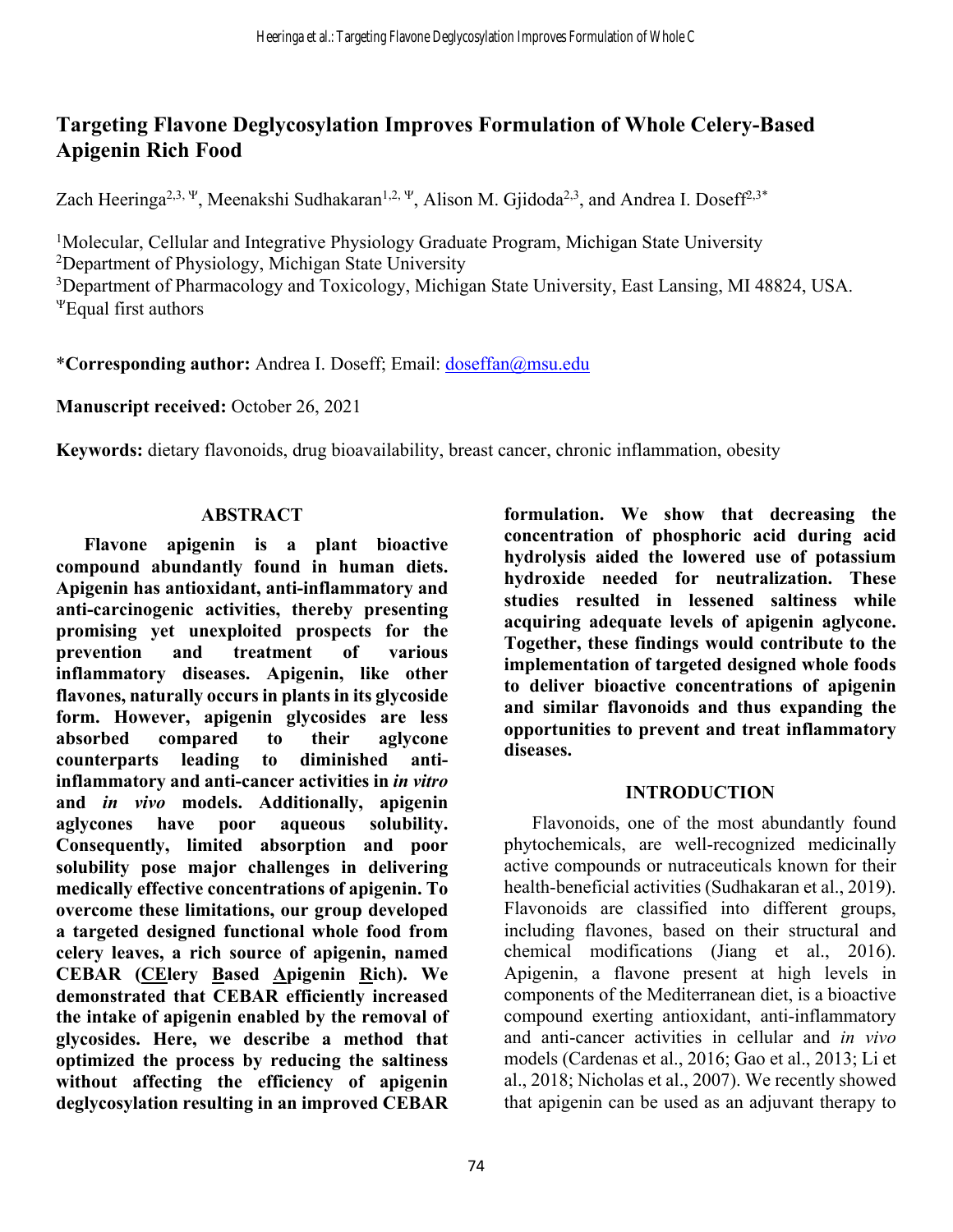enhance the efficacy of the chemotherapeutic drug doxorubicin in inducing apoptosis in threedimensional cultures of triple-negative breast cancer cells (Sudhakaran et al., 2020). Meta-analyses have reported a significant correlation between flavone intake and reduced breast cancer in both pre- and post-menopausal women (Bosetti et al., 2005; Hui et al., 2013). Hence, flavones represent an untapped clinical arsenal for the prevention and treatment of inflammatory diseases. However, poor aqueous solubility of flavones presents a major obstacle to efficiently delivering effective concentrations of these active compounds in a clinical setup. Thus, delivering bioactive concentrations of flavones through functional or medical foods has gained great attention.

In plants, apigenin, like other flavonoids, is generally found as glycosides (Manach et al., 2004). Studies using mammalian cell culture and *in vivo* animal models revealed that flavone glycosides are less bioavailable compared to their aglycone counterparts (Ahn-Jarvis et al., 2019; Liu and Hu, 2002). Previously, we showed that the lack of antiinflammatory activity of apigenin-7*-O*-glucoside in macrophages is due to its limited absorption compared with its aglycone counterpart (Hostetler et al., 2012). We also found that the reduced absorption of apigenin-7*-O*-glucoside resulted in diminished anti-cancer activity (Sudhakaran et al., 2020). In order to increase the delivery of apigenin at bioactive concentrations, we developed a targeted designed whole food from celery leaves, a rich source of apigenin, named CEBAR (**CE**lery **B**ased **A**pigenin **R**ich) (Hostetler et al., 2012). We demonstrated efficient bioactivity of the CEBAR diet, capable of delivering up to 1 μM apigenin, as an antiinflammatory agent *in vivo* in a mouse model by reducing the levels of proinflammatory cytokines and microRNAs at specific inflammatory sites (Arango et al., 2015; Cardenas et al., 2016; Hostetler et al., 2012). The targeted design of CEBAR successfully increased the intake of apigenin by relying on the removal of glycosides (Hostetler et al., 2012). Here, we demonstrate a process that diminished CEBAR saltiness while maintaining the efficiency of apigenin deglycosylation, thereby

improving the formulation. Our findings show that lowering the concentration of phosphoric acid (H3PO4) during the acid hydrolysis step facilitated the reduced use of potassium hydroxide (KOH), thus resulting in less saltiness while reaching equal success in the levels of apigenin aglycone obtained. These findings will have a beneficial impact by improving palatability, food tolerability, and broadening the inclusion of participants in future clinical studies using whole food flavone-rich diets.

#### **MATERIALS AND METHODS**

*Deglycosylation of flavones.* Apigenin-7-*O*glucoside (Sigma, USA) 80 µM was treated with 0.04 U/mL almond b-glucosidase (Sigma, USA) in 0.08 M sodium acetate at varying pH and incubated at 37°C for 60 min. Samples were then extracted three times with diethyl ether and subsequently pooled. To obtain apigenin aglycone from celery, fresh celery leaves (*Apium graveolens* L., Apiaceae) were juiced, lyophilized and ground to a powder as we previously described (Hostetler et al., 2012). One gram of celery powder was incubated at 95-100°C in the presence of  $H_3PO_4$  (Duda Energy, USA) at varying concentrations for 90 min. After acid hydrolysis, samples were cooled and neutralized to the desired pH with 20% KOH (Duda Energy, USA). The samples were then incubated with 170 mg of ground raw almonds (*Prunus dulcis* Mill., Rosaceae) at 50°C for 2 h to induce deglycosylation. Samples were then frozen overnight and subsequently lyophilized and ground to a fine powder with a mortar and pestle. At this point, the celery is referred to as the **C**elery **F**inished **P**roduct (CFP). CFP was extracted three times with 70% methanol for 30 min, centrifuged, and the supernatants were pooled. The pooled extractions were subsequently dried under  $N_2$ stream and resuspended in 0.5 mL of  $70\%$  (v/v) methanol for HPLC analyses.

*Chemical analysis of flavones.* Flavone concentration in each sample was quantified using an Acquity UPLC BEH C<sub>18</sub> column (2.1  $\times$  50 mm, 1.7 μm), and the specific flavonoids were detected using an Acquity triple quadrupole mass spectrometer (Waters, USA) with a dwell time of 36 ms. The analyses were done with 0.1% formic acid (solvent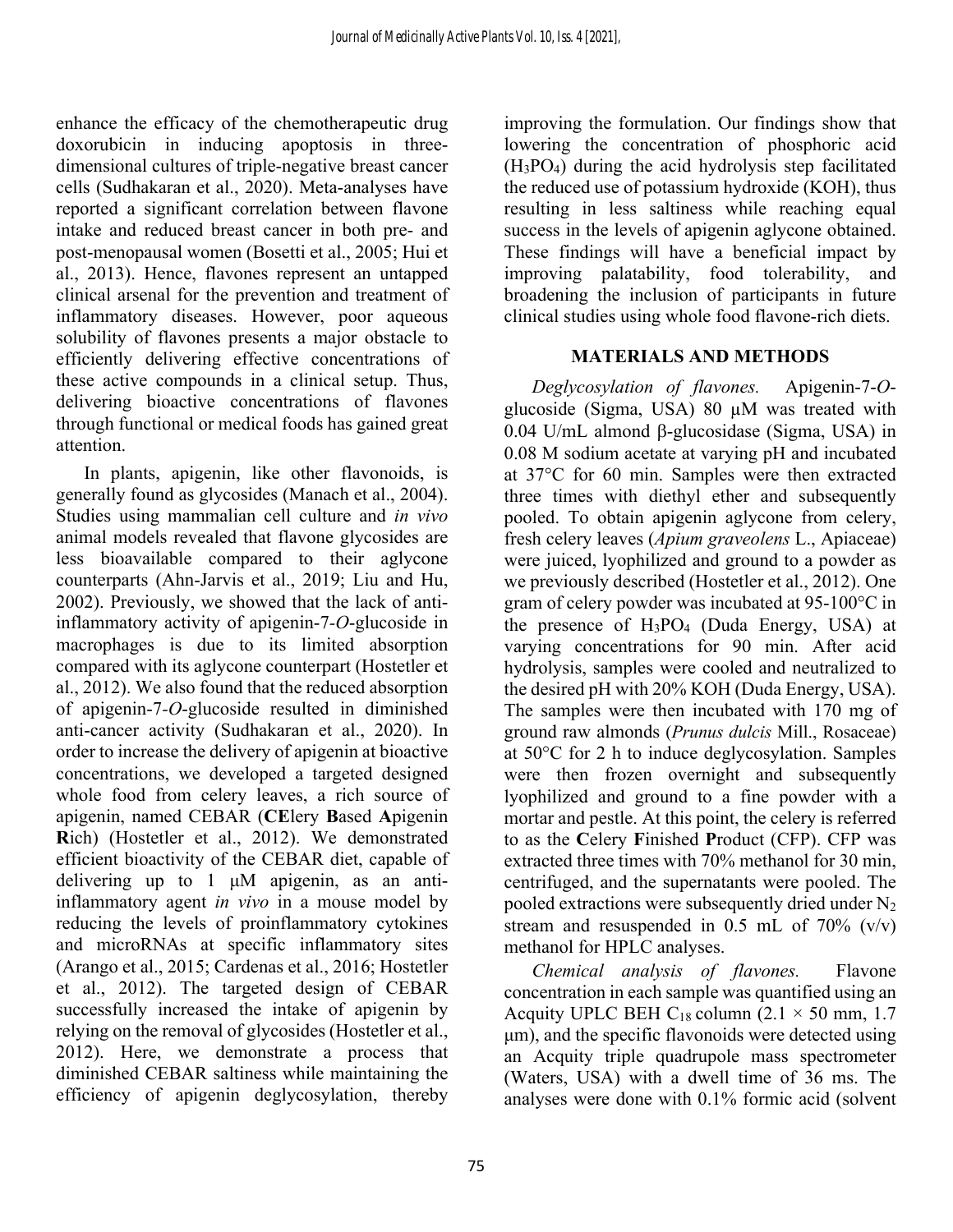A) and 0.1% formic acid in acetonitrile (solvent B) at a flow rate of 0.4 mL/min with the following gradient: time *t*=0, 99% solvent A; *t*=0.5 min, 99% solvent A; *t*=2.5 min, 50% solvent A; *t*=3.0 min, 0% solvent A; *t*=4.0 min, 0% solvent A; *t*=4.01 min, 99% solvent A; *t*=5.0 min, 99% solvent A. Source parameters included: capillary voltage of 1.0 kV in negative mode, cone 50 V, source block 130°C, desolvation 350°C, desolvation gas 800 L/h, cone gas 20 L/h, and collision gas 0.16 mL/min. The concentrations of flavones were calculated against a standard curve generated using commercially available pure apigenin, luteolin, chrysoeriol, apigenin-7*-O*-glucoside, luteolin-7*-O*-glucoside and apiin (Sigma, USA). The data was analyzed and integrated using MassLynx 4.1 software and the chromatograms were plotted using GraphPad Prism software. The percentage of apigenin derived from apigenin-7-*O*-glucoside is calculated as the amount of apigenin to that of apigenin-7*-O*-glucoside. Apigenin derivatives account for apigenin, apiin and apigenin-7-*O-*glucoside.

*Statistical analyses.* Graph and chromatogram preparation and statistical analyses were performed using GraphPad Prism software. Statistical differences between data were measured using a oneway or two-way ANOVA and Turkey's post-test for multiple comparisons. Data is presented mean  $\pm$ SEM. *p* value greater than 0.05 is considered statistically insignificant.

#### **RESULTS**

*Deglycosylation of apigenin-7-O-glucoside in celery extracts is limited by pH conditions.* We previously showed that celery leaves contain high levels of apigenin glycosides occurring as apigenin-7-apisoylglucoside or apiin (Hostetler et al., 2012) (Figure 1). We demonstrated that converting flavone glycosides to aglycones increased their absorption in cells and *in vivo* in mouse models (Hostetler et al., 2012). For the preparation of CEBAR, apiin is first converted to apigenin-7*-O*-glucoside by heating the celery leaves at acidic pH conditions in the presence of 1.5N  $H_3PO_4$  (Figure 1). The removal of glycoside groups from apigenin-7*-O*-glucoside through the process deglycosylation is then achieved by

treatment with the enzyme β-glucosidase at pH 5 (Hostetler et al., 2012).



Figure 1. Conversion of celery apiin to apigenin. Apiin present in celery leaves is subjected to acid hydrolysis to generate apigenin-7-*O*-glucoside. After neutralization, apigenin-7-*O*-glucoside is deglycosylated to apigenin using ground raw almond powder containing β-glucosidase.

Intending to reduce the salt necessary to reach an optimal pH for the deglycosylation step, we first evaluated the optimal range of pH required for converting apigenin-7*-O*-glucoside to its aglycone counterpart, apigenin. For this purpose, commercially available pure apigenin-7*-O*-glucoside was incubated in the presence of β-glucosidase enzyme at various pH ranging from 5 to 4. No significant changes in the percentage of apigenin obtained were observed at all the pH tested, as shown by the quantitative chemical analyses performed (Figure 2).

We next tested the possibility to use a pH lower than 5 to deglycosylate apigenin-7*-O*-glucoside to apigenin in celery extracts. In agreement with our previous findings (Hostetler et al., 2012), apigenin-7*-O*-glucoside found in celery leaves extracts (Figure 3C) can be deglycosylated by incubating βglucosidase found naturally in raw almond powder at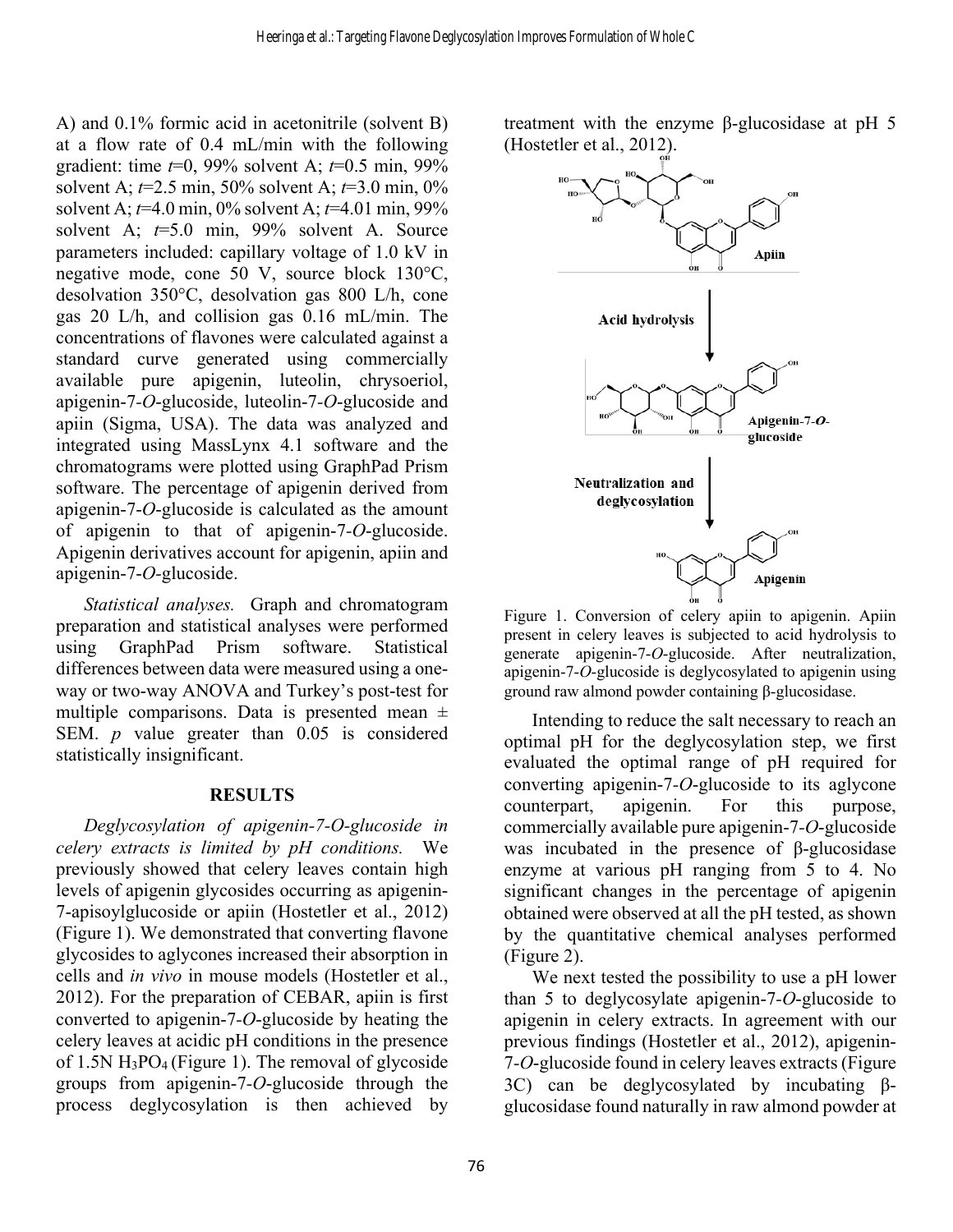pH 5 for 2 h (Figure 3D). Increasing the incubation times to 4 or 6 h had no significant effect on the efficiency of deglycosylation at pH 5 (Figure 3E and F).



Figure 2. Effect of pH on deglycosylation of apigenin-7-*O*glucoside using purified β-glucosidase. Pure apigenin-7-*O*glucoside was deglycosylated using purified almond βglucosidase at indicated pH at 37ºC for 60 min. Extracted apigenin and apigenin-7-*O*-glucoside were detected by HPLC analyses as described in Material and Methods. All data represent mean  $\pm$  SEM, N = 3. ns indicates no statistical significance.

In order to decrease the amount of salt needed to adjust the pH required for the deglycosylation step, we next evaluated the effectiveness of performing the deglycosylation at pH 4. The chemical analyses of apigenin flavones showed that the amount of apigenin-7*-O*-glucoside converted to apigenin decreased at pH 4 as compared to the deglycosylation at pH 5 at incubations times of either 4 or 6 h, as depicted in the chromatograms (Figure 3G and H). There was a 50% decrease in the amount of apigenin aglycone generated at pH 4 as compared to pH 5. Overall, these results indicate that in contrast to the ability of the pure β-glucosidase enzyme to effectively deglycosylate apigenin-7*-O*-glucoside at a broader pH range, the deglycosylation of naturally occurring apigenin-7*-O*-glucoside in celery leaves extracts is favored by more restrictive pH conditions.

*Reduced concentration of phosphoric acid results in improved salt conditions.* Since regulating pH conditions proved to have less effect on deglycosylation, we decided to evaluate next if changes in the acid hydrolysis, wherein apiin is

converted to apigenin-7-*O*-glucoside (Figure 4A), will facilitate the reduction of saltiness.



Figure 3. Effect of pH on deglycosylation of celery apigenin-7-*O*-glucoside using raw almond powder a source of βglucosidase. HPLC chromatograms of (A and B) flavone standards, celery extracts (C) before deglycosylation, postdeglycosylation using almond β-glucosidase at (D-F) pH 5 and (G and H) pH 4 at indicated times. Peaks represent: 1. Apigenin-7-*O-*glucoside and 2. Apigenin.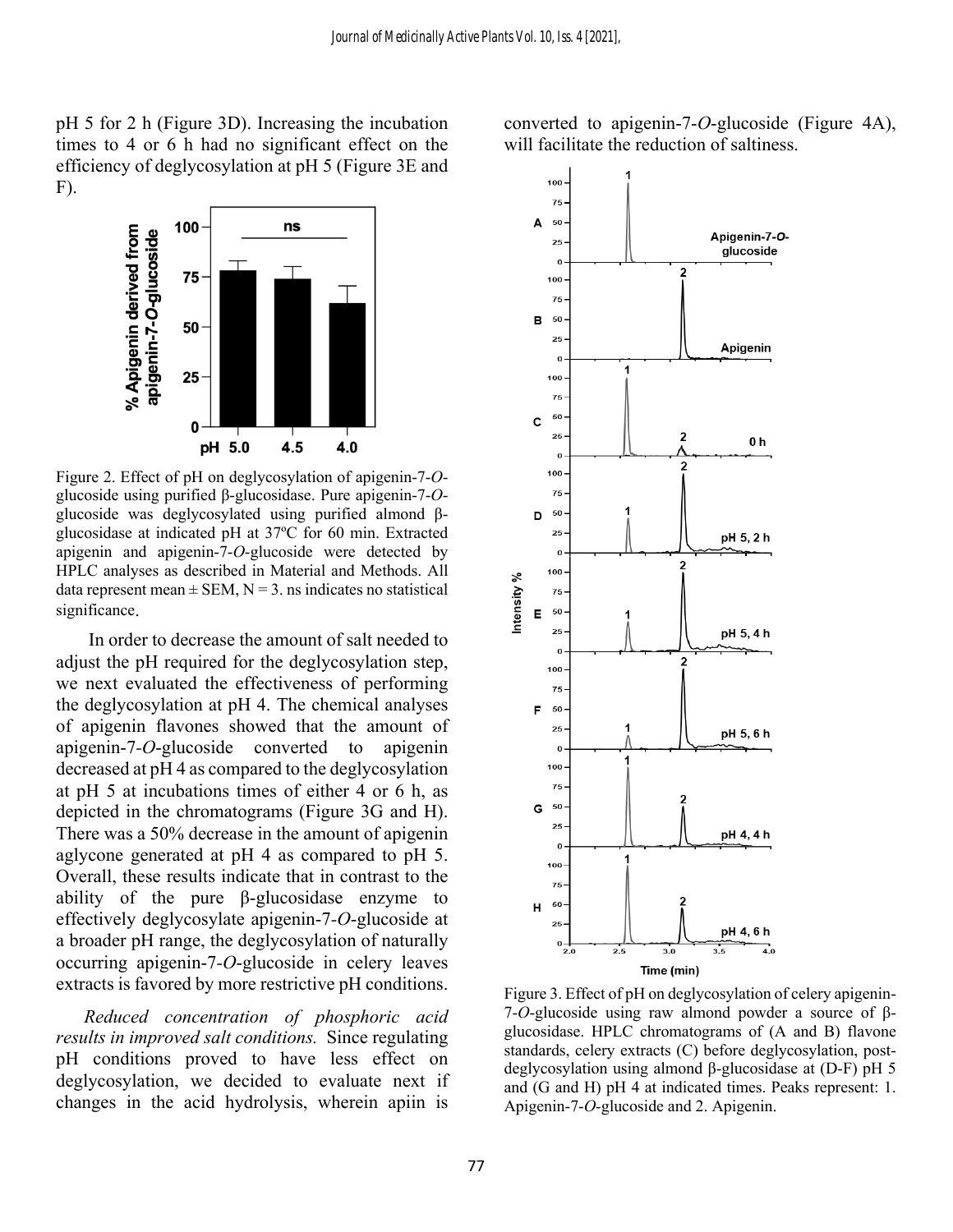To this end, we evaluated the effect of different concentrations of  $H_3PO_4$  on the efficacy of acid hydrolysis and subsequent deglycosylation by evaluating first the levels of apigenin derivatives (apiin and apigenin-7*-O*-glucoside and apigenin) at two concentrations of H3PO4. We found that decreasing the concentration of  $H_3PO_4$  to 0.75N from 1.5N did not have any significant effect on the acid hydrolysis, as indicated by the similar levels of apigenin-7-*O*-glucoside obtained from the hydrolysis of apiin at both the concentrations tested (Figure 4B). The decreased concentration of H3PO4

lowered the amounts of KOH required to neutralize and reach the pH 5 optimal for deglycosylation. There was almost a decrease of 50% in the amount of KOH used for neutralization when the concentration of H3PO4 was reduced to 0.75N. Importantly, we found that the deglycosylation following these new conditions generated similar levels of apigenin aglycone (Figure 4B). These results demonstrate that the reduction of H3PO4 concentration combined with less salt content resulted in a favorable deglycosylation of apigenin in CFP.



Figure 4. Effect of phosphoric acid concentration on acid hydrolysis and deglycosylation of flavones in celery leaf extracts. (A) Flowchart of experimental design. Celery extracts were subjected to acid hydrolysis at the indicated phosphoric acid concentrations and deglycosylated using almond β-glucosidase at pH 5 for 2 h. (B) Extracted apigenin derivatives were detected by HPLC analyses. All data represent mean  $\pm$  SEM, N = 3. ns indicates no statistical significance.

#### **DISCUSSION**

Bioactive compounds such as flavonoids are gaining immense interests as nutraceuticals for the prevention and treatment of inflammatory diseases. The delivery of flavonoids at medically effective concentrations *in vivo* is critical for its efficacy. However, flavones are associated with poor aqueous solubility, thereby affecting efficient delivery *in vivo*. Additionally, plant flavones are commonly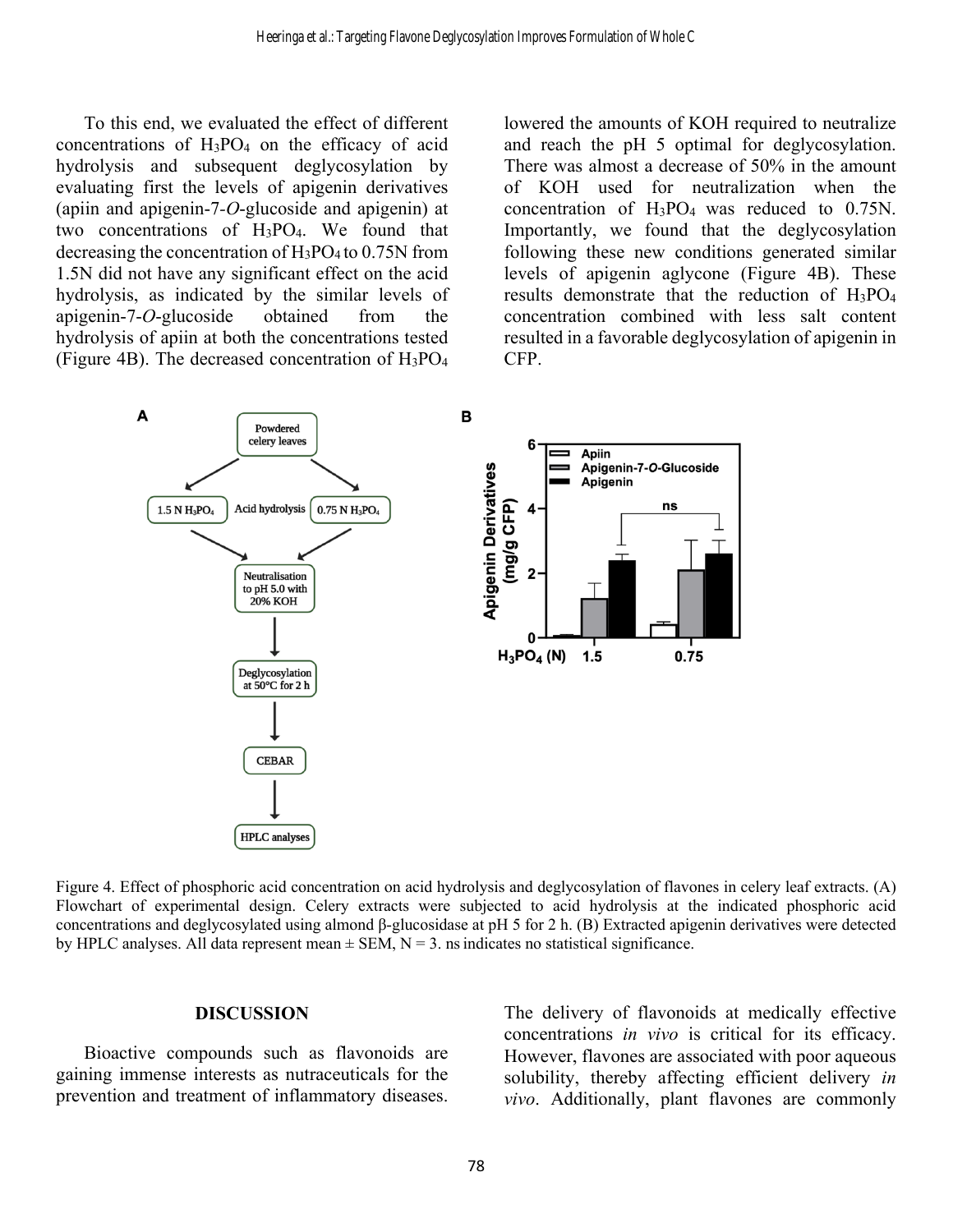found in plants as glycosides which have restricted cellular absorption compared to their aglycones counterparts. Therefore, poor solubility and absorption of flavonoids present a major obstacle for their biomedical applications. The use of flavonoidrich whole foods for effective delivery presents favorable opportunities (Ahn-Jarvis et al., 2019). We previously developed a targeted designed whole food from celery leaves rich in flavone apigenin, named CEBAR, which exhibited effective bioactivity as an anti-inflammatory agent in mouse models (Arango et al., 2015; Cardenas et al., 2016; Hostetler et al., 2012). Here, we reveal an efficient method to improve CEBAR formulations by reducing the saltiness of the preparation without affecting the efficacy of the deglycosylation of apigenin, thereby potentially improving its delivery and bioavailability.

Apigenin is a bioactive flavone exhibiting anticancer, anti-inflammatory and antioxidant activities (Salehi et al., 2019; Sudhakaran et al., 2019). Its ability to specifically target primary human cancer cells, without affecting cells from adjacent normal tissues, presents unique opportunities for clinical applications (Voss et al., 2021). We recently reported that apigenin sensitizes human breast cancer cells to chemotherapy by inducing apoptosis, thereby emphasizing its promising role as a chemotherapeutic adjuvant in a clinical set up (Sudhakaran et al., 2020). While the reported studies have confirmed health beneficial impacts of pure apigenin both *in vitro* and *in vivo*, it has been shown to have limited solubility, characteristic of flavonoids (Hollman, 2004). In most cellular models, the effective apigenin concentrations range between 10 to 100 μM, amounts that are hard to achieve *in vivo*. Apigenin has limited bioavailability owing to its natural existence as a glycoside in plants, such as apiin and apigenin-7-*O*-glucosides (Jiang et al., 2016). We and others have reported that flavone glycosides are less absorbed by cells than their aglycone counterparts. We demonstrated that apigenin-7-*O-*glucoside showed less cellular absorption compared to its aglycone counterpart using immunofluorescence, thereby exerting diminished anti-inflammatory and anti-cancer

activity (Arango et al., 2015; Hostetler et al., 2012; Sudhakaran et al., 2020; Vargo et al., 2006). Additionally, apigenin in colorectal adenocarcinoma cells was highly permeable as compared to apigenin-7-*O-*glucoside as indicated by HPLC analytical analyses (Liu and Hu, 2002). The flavone baicalin induces apoptosis in human breast cancer cells more effectively than its glycoside counterpart (Yu et al., 2013). These differences in cellular absorption may be attributed to the planar structure of apigenin aglycone, which is conferred by the presence of a double bond between carbon 2 and 3 on the C ring. This planar structure contrasts with the change in the conformation of the structure due to the addition of the sugar in apigenin-7-*O*-glycoside. Underlining the impact of the structure on bioavailability *in vivo*, our previous studies showed that glycosylation diminished intestinal absorption of apigenin into systemic circulation in mice fed with celery-derived apigenin rich foods (Hostetler et al., 2012). These observations emphasize the need for designing food formulation that improve the delivery, solubility and bioavailability of apigenin and similar flavones to enhance their efficacy.

Our apigenin rich celery food formulation CEBAR relies on hydrolysis of celery apiin to apigenin-7-*O*-glucoside followed by subsequent deglycosylation to apigenin to improve bioavailability (Hostetler et al., 2012). We previously showed that deglycosylation enhanced systemic circulation of apigenin in mice fed with CEBAR (Hostetler et al., 2012). In this study, we improved CEBAR formulations to reduce saltiness while maintaining the levels of deglycosylated apigenin. We initially chose to reduce the saltiness by optimizing pH conditions for deglycosylation using almond derived β-glucosidase. However, deglycosylation of apigenin-7*-O*-glucoside in celery leaves was found to be favored by a restricted pH range (Figure 4). Lowering  $H_3PO_4$  concentration during acid hydrolysis of celery extract facilitated the decreased use of KOH. This enabled reduction in saltiness while generating adequate levels of apigenin aglycone through deglycosylation (Figure 4B). This will help in enhancing apigenin absorption and confer higher bioavailability.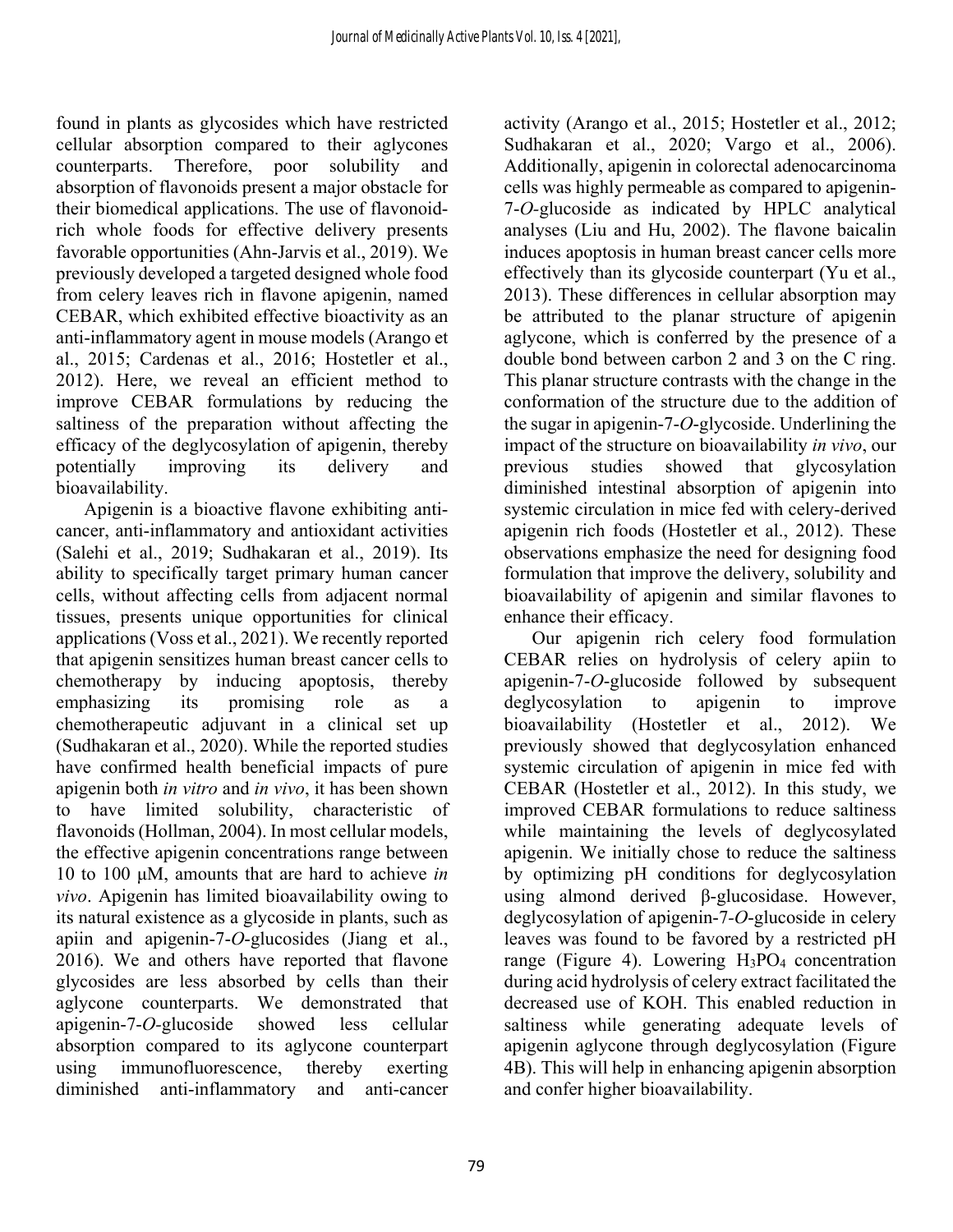Several other studies have reported the use of whole food enriched with flavonoids to treat cancer in *in vivo* mice models. A whole food-based approach using freeze-dried berries and berry extracts inhibited rodent esophagus and colon cancer by more than 50% through DNA damage and apoptosis (Stoner et al., 2007; Wang et al., 2011). Dietary grape powder attenuated UVB-mediated skin carcinogenesis in SKH-1 hairless mouse model (Singh et al., 2019). There is a limited number of clinical studies for cancer and inflammatory diseases using flavonoid rich whole foods. Dietary black freeze-dried black raspberry intervention in 28 colorectal cancer patients showed beneficial anticancer activities by inducing metabolic changes (Pan et al., 2015). A pilot study involving patients with biopsy-confirmed oral squamous cell carcinomas administered with oral troches containing freezedried black raspberry powder reported that the bioactive compounds were efficiently delivered to the affected sites and reduced the expression of antiapoptotic and anti-inflammatory markers. However, the study reported an adverse experience in three participants (Knobloch et al., 2016). Nonetheless, these studies highlight the importance of targeted whole foods to overcome the limitations of delivering pure flavonoids and reaching effective bioactive concentrations.

In conclusion, CEBAR offers a promising targeted designed whole food formulation that can deliver effective biomedical concentrations of medicinally active apigenin. Our improved food formulations have efficient deglycosylation of celery apigenin while reducing the salt content. These findings may have profound implications by improving food tolerability and enhancing the potential use of CEBAR as whole food flavone-rich adjuvants to currently available standard of care.

### **ACKNOWLEDGMENTS**

The work was supported by grant USDA-AFRI-2018-03994, USDA-AFRI-2020-67017-30838, and MSU general funds to A.I.D. Meenakshi Sudhakaran was supported by a graduate research fellowship support from the Plant Biotechnology for Health and Sustainability Training Program Project NIH T32GM110523. We thank the MSU-Research Technology Support Facility for helping with the mass spectrometry analyses.

## **REFERENCES**

- Ahn-Jarvis, J.H., Parihar, A., and Doseff, A.I. 2019. Dietary flavonoids for immunoregulation and cancer: food design for targeting disease. Antioxidants (Basel) 8, 202.
- Arango, D., Diosa-Toro, M., Rojas-Hernandez, L.S., Cooperstone, J.L., Schwartz, S.J., Mo, X., Jiang, J., Schmittgen, T.D., and Doseff, A.I. 2015. Dietary apigenin reduces LPS-induced expression of miR-155 restoring immune balance during inflammation. Mol. Nutr. Food. Res. 59, 763-772.
- Bosetti, C., Spertini, L., Parpinel, M., Gnagnarella, P., Lagiou, P., Negri, E., Franceschi, S., Montella, M., Peterson, J., Dwyer, Giacosa, A., and La Vecchia, C. 2005. Flavonoids and breast cancer risk in Italy. Cancer Epidemiol. Biomark. Prev. 14, 805-808.
- Cardenas, H., Arango, D., Nicholas, C., Duarte, S., Nuovo, G.J., He, W., Voss, O.H., Gonzalez-Mejia, M.E., Guttridge, D.C., Grotewold, E., and Doseff, A.I. 2016. Dietary apigenin exerts immune-regulatory activity in vivo by reducing NF-kB activity, halting leukocyte infiltration and restoring normal metabolic function. Int. J. Mol. Sci. 17, 323.
- Gao, A.-M., Ke, Z.-P., Wang, J.-N., Yang, J.-Y., Chen, S.-Y., and Chen, H. 2013. Apigenin sensitizes doxorubicin-resistant hepatocellular carcinoma BEL-7402/ADM cells to doxorubicin via inhibiting PI3K/Akt/Nrf2 pathway. Carcinogenesis 34, 1806-1814.
- Hollman, P.C.H. 2004. Absorption, bioavailability, and metabolism of flavonoids. Pharm. Biol. 42, 74-83.
- Hostetler, G., Riedl, K., Cardenas, H., Diosa-Toro, M., Arango, D., Schwartz, S., and Doseff, A.I. 2012. Flavone deglycosylation increases their anti-inflammatory activity and absorption. Mol. Nutr. Food. Res. 56, 558-569.
- Hui, C., Qi, X., Qianyong, Z., Xiaoli, P., Jundong, Z., and Mantian, M. 2013. Flavonoids,